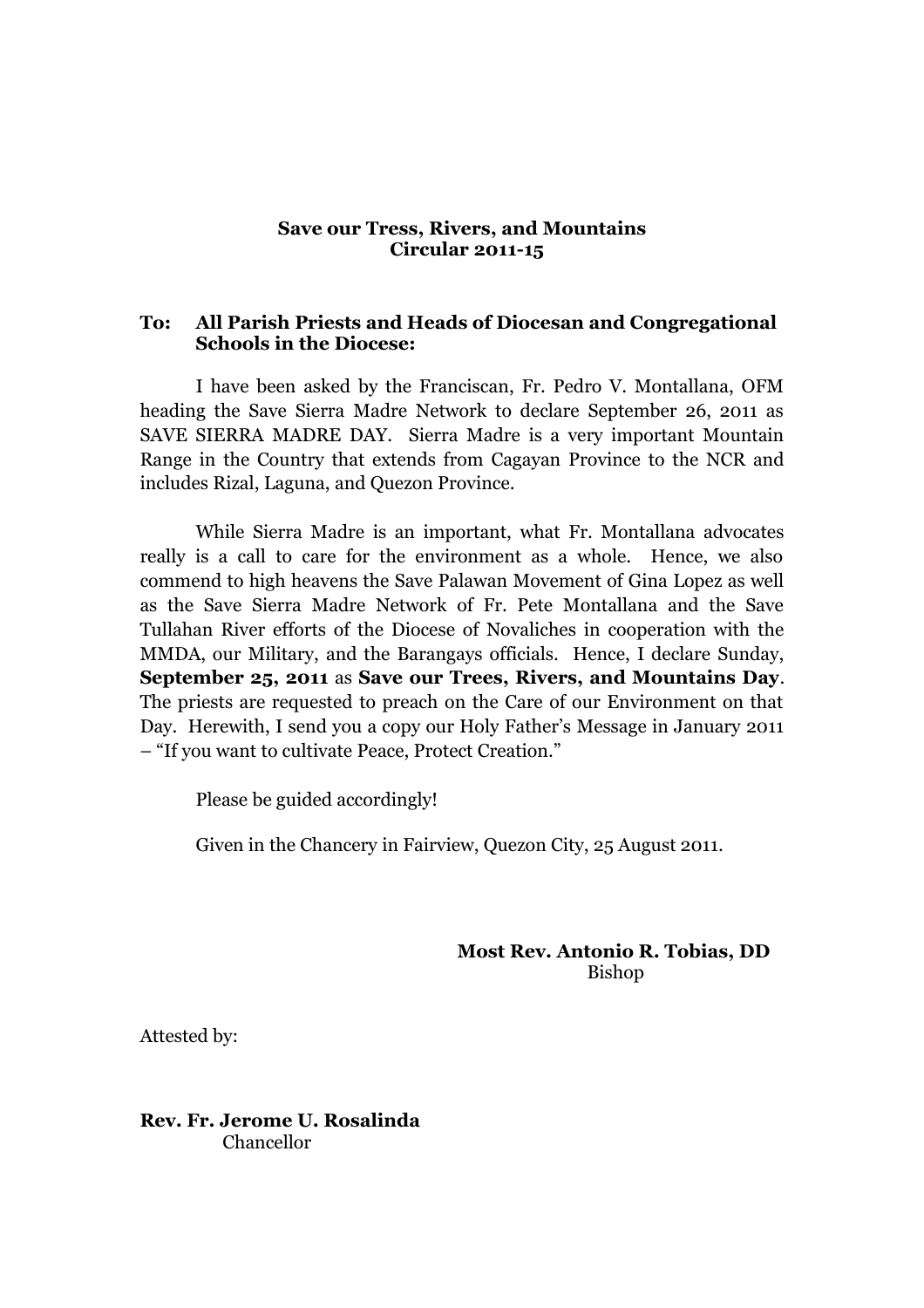# MESSAGE OF HIS HOLINESS **POPE BENEDICT XVI** FOR THE CELEBRATION OF THE **WORLD DAY OF PEACE**

#### **1 JANUARY 2010**

### **IF YOU WANT TO CULTIVATE PEACE, PROTECT CREATION**

1. At the beginning of this New Year, I wish to offer heartfelt greetings of peace to all Christian communities, international leaders, and people of good will throughout the world. For this XLIII World Day of Peace I have chosen the theme: *If You Want to Cultivate Peace, Protect Creation*. Respect for creation is of immense consequence, not least because "creation is the beginning and the foundation of all God's works", [1] and its preservation has now become essential for the pacific coexistence of mankind. Man's inhumanity to man has given rise to numerous threats to peace and to authentic and integral human development – wars, international and regional conflicts, acts of terrorism, and violations of human rights. Yet no less troubling are the threats arising from the neglect – if not downright misuse – of the earth and the natural goods that God has given us. For this reason, it is imperative that mankind renew and strengthen "that covenant between human beings and the environment, which should mirror the creative love of God, from whom we come and towards whom we are journeying"[.\[2\]](http://www.vatican.va/holy_father/benedict_xvi/messages/peace/documents/hf_ben-xvi_mes_20091208_xliii-world-day-peace_en.html#_edn2)

2. In my Encyclical *[Caritas in Veritate](http://www.vatican.va/holy_father/benedict_xvi/encyclicals/documents/hf_ben-xvi_enc_20090629_caritas-in-veritate_en.html)*, I noted that integral human development is closely linked to the obligations which flow from *man's relationship with the natural environment*. The environment must be seen as God's gift to all people, and the use we make of it entails a shared responsibility for all humanity, especially the poor and future generations. I also observed that whenever nature, and human beings in particular, are seen merely as products of chance or an evolutionary determinism, our overall sense of responsibility wanes[.\[3\]](http://www.vatican.va/holy_father/benedict_xvi/messages/peace/documents/hf_ben-xvi_mes_20091208_xliii-world-day-peace_en.html#_edn3) On the other hand, seeing creation as God's gift to humanity helps us understand our vocation and worth as human beings. With the Psalmist, we can exclaim with wonder: "When I look at your heavens, the work of your hands, the moon and the stars which you have established; what is man that you are mindful of him, and the son of man that you care for him?" (Ps 8:4-5). Contemplating the beauty of creation inspires us to recognize the love of the Creator, that Love which "moves the sun and the other stars". $[4]$ 

3. Twenty years ago, [Pope John Paul II](http://www.vatican.va/holy_father/john_paul_ii/index.htm) devoted his [Message for the World Day of Peace](http://www.vatican.va/holy_father/john_paul_ii/messages/peace/documents/hf_jp-ii_mes_19891208_xxiii-world-day-for-peace_en.html) to the theme: *Peace with God the Creator, Peace with All of Creation*. He emphasized our relationship, as God's creatures, with the universe all around us. "In our day", he wrote, "there is a growing awareness that world peace is threatened … also by a lack of *due respect for nature*". He added that "*ecological awareness,* rather than being downplayed, needs to be helped to develop and mature, and find fitting expression in concrete programmes and initiatives"[.\[5\]](http://www.vatican.va/holy_father/benedict_xvi/messages/peace/documents/hf_ben-xvi_mes_20091208_xliii-world-day-peace_en.html#_edn5) Previous Popes had spoken of the relationship between human beings and the environment. In 1971, for example, on the eightieth anniversary of [Leo XIII'](http://www.vatican.va/holy_father/leo_xiii/index.htm)s Encyclical *[Rerum Novarum](http://www.vatican.va/holy_father/leo_xiii/encyclicals/documents/hf_l-xiii_enc_15051891_rerum-novarum_en.html)*, [Paul VI](http://www.vatican.va/holy_father/paul_vi/index.htm) pointed out that "by an illconsidered exploitation of nature (man) risks destroying it and becoming in his turn the victim of this degradation". He added that "not only is the material environment becoming a permanent menace – pollution and refuse, new illnesses and absolute destructive capacity – but the human framework is no longer under man's control, thus creating an environment for tomorrow which may well be intolerable. This is a wide-ranging social problem which concerns the entire human family". $[6]$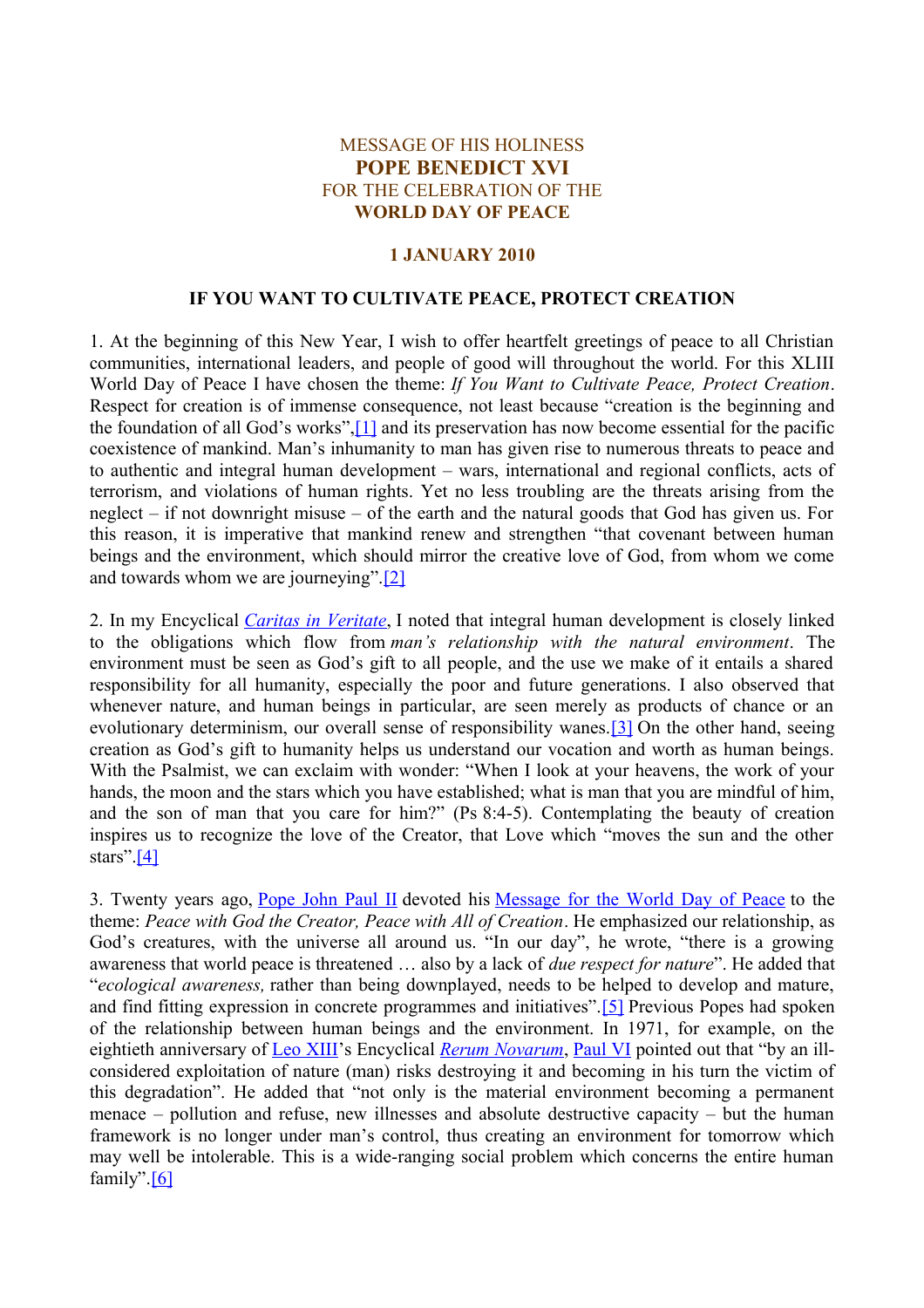4. Without entering into the merit of specific technical solutions, the Church is nonetheless concerned, as an "expert in humanity", to call attention to the relationship between the Creator, human beings and the created order. In 1990 [John Paul II](http://www.vatican.va/holy_father/john_paul_ii/index.htm) had spoken of an "ecological crisis" and, in highlighting its primarily ethical character, pointed to the "urgent moral need for a new solidarity".<sup>[7]</sup> His appeal is all the more pressing today, in the face of signs of a growing crisis which it would be irresponsible not to take seriously. Can we remain indifferent before the problems associated with such realities as climate change, desertification, the deterioration and loss of productivity in vast agricultural areas, the pollution of rivers and aquifers, the loss of biodiversity, the increase of natural catastrophes and the deforestation of equatorial and tropical regions? Can we disregard the growing phenomenon of "environmental refugees", people who are forced by the degradation of their natural habitat to forsake it – and often their possessions as well – in order to face the dangers and uncertainties of forced displacement? Can we remain impassive in the face of actual and potential conflicts involving access to natural resources? All these are issues with a profound impact on the exercise of human rights, such as the right to life, food, health and development.

5. It should be evident that the ecological crisis cannot be viewed in isolation from other related questions, since it is closely linked to the notion of development itself and our understanding of man in his relationship to others and to the rest of creation. Prudence would thus dictate a *profound, long-term review of our model of development*, one which would take into consideration the meaning of the economy and its goals with an eye to correcting its malfunctions and misapplications. The ecological health of the planet calls for this, but it is also demanded by the cultural and moral crisis of humanity whose symptoms have for some time been evident in every part of the world[.\[8\]H](http://www.vatican.va/holy_father/benedict_xvi/messages/peace/documents/hf_ben-xvi_mes_20091208_xliii-world-day-peace_en.html#_edn8)umanity needs a *profound cultural renewal;* it needs to *rediscover those values which can serve as the solid basis* for building a brighter future for all. Our present crises – be they economic, food-related, environmental or social – are ultimately also moral crises, and all of them are interrelated. They require us to rethink the path which we are travelling together. Specifically, they call for a lifestyle marked by sobriety and solidarity, with new rules and forms of engagement, one which focuses confidently and courageously on strategies that actually work, while decisively rejecting those that have failed. Only in this way can the current crisis become an *opportunity for discernment and new strategic planning.*

6. Is it not true that what we call "nature" in a cosmic sense has its origin in "a plan of love and truth"? The world "is not the product of any necessity whatsoever, nor of blind fate or chance… The world proceeds from the free will of God; he wanted to make his creatures share in his being, in his intelligence, and in his goodness"[.\[9\]](http://www.vatican.va/holy_father/benedict_xvi/messages/peace/documents/hf_ben-xvi_mes_20091208_xliii-world-day-peace_en.html#_edn9) The *Book of Genesis*, in its very first pages, points to the wise design of the cosmos: it comes forth from God's mind and finds its culmination in man and woman, made in the image and likeness of the Creator to "fill the earth" and to "have dominion over" it as "stewards" of God himself (cf. Gen 1:28). The harmony between the Creator, mankind and the created world, as described by Sacred Scripture, was disrupted by the sin of Adam and Eve, by man and woman, who wanted to take the place of God and refused to acknowledge that they were his creatures. As a result, the work of "exercising dominion" over the earth, "tilling it and keeping it", was also disrupted, and conflict arose within and between mankind and the rest of creation (cf. Gen 3:17-19). Human beings let themselves be mastered by selfishness; they misunderstood the meaning of God's command and exploited creation out of a desire to exercise absolute domination over it. But the true meaning of God's original command, as the *Book of Genesis* clearly shows, was not a simple conferral of authority, but rather a summons to responsibility. The wisdom of the ancients had recognized that nature is not at our disposal as "a heap of scattered refuse".<sup>[10]</sup> Biblical Revelation made us see that nature is a gift of the Creator, who gave it an inbuilt order and enabled man to draw from it the principles needed to "till it and keep it" (cf. Gen. 2:15). $[11]$  Everything that exists belongs to God, who has entrusted it to man,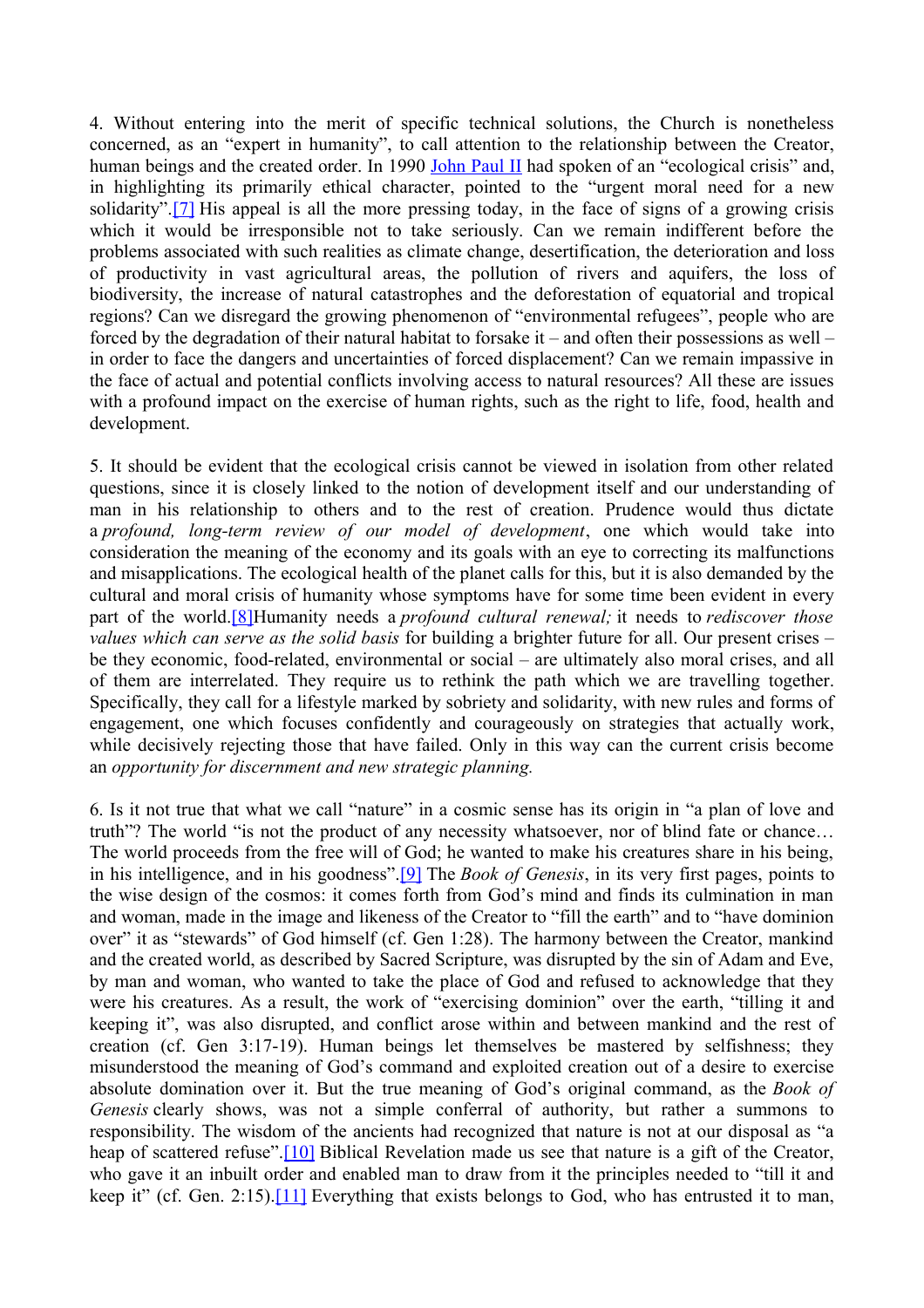albeit not for his arbitrary use. Once man, instead of acting as God's co-worker, sets himself up in place of God, he ends up provoking a rebellion on the part of nature, "which is more tyrannized than governed by him".[\[12\]](http://www.vatican.va/holy_father/benedict_xvi/messages/peace/documents/hf_ben-xvi_mes_20091208_xliii-world-day-peace_en.html#_edn12) Man thus has a duty to exercise responsible stewardship over creation, to care for it and to cultivate it.  $[13]$ 

7. Sad to say, it is all too evident that large numbers of people in different countries and areas of our planet are experiencing increased hardship because of the negligence or refusal of many others to exercise responsible stewardship over the environment. The [Second Vatican Ecumenical](http://www.vatican.va/archive/hist_councils/ii_vatican_council/index.htm) [Councilr](http://www.vatican.va/archive/hist_councils/ii_vatican_council/index.htm)eminded us that "God has destined the earth and everything it contains for all peoples and nations"[.\[14\]](http://www.vatican.va/holy_father/benedict_xvi/messages/peace/documents/hf_ben-xvi_mes_20091208_xliii-world-day-peace_en.html#_edn14) The goods of creation belong to humanity as a whole. Yet the current pace of environmental exploitation is seriously endangering the supply of certain natural resources not only for the present generation, but above all for generations yet to come. [15] It is not hard to see that environmental degradation is often due to the lack of far-sighted official policies or to the pursuit of myopic economic interests, which then, tragically, become a serious threat to creation. To combat this phenomenon, economic activity needs to consider the fact that "every economic decision has a moral consequence"  $[16]$  and thus show increased respect for the environment. When making use of natural resources, we should be concerned for their protection and consider the cost entailed – environmentally and socially – as an essential part of the overall expenses incurred. The international community and national governments are responsible for sending the right signals in order to combat effectively the misuse of the environment. To protect the environment, and to safeguard natural resources and the climate, there is a need to act in accordance with clearlydefined rules, also from the juridical and economic standpoint, while at the same time taking into due account the solidarity we owe to those living in the poorer areas of our world and to future generations.

8. *A greater sense of intergenerational solidarity* is urgently needed. Future generations cannot be saddled with the cost of our use of common environmental resources. "We have inherited from past generations, and we have benefited from the work of our contemporaries; for this reason we have obligations towards all, and we cannot refuse to interest ourselves in those who will come after us, to enlarge the human family. Universal solidarity represents a benefit as well as a duty. *This is a responsibility that present generations have towards those of the future*, a responsibility that also concerns individual States and the international community".[\[17\]](http://www.vatican.va/holy_father/benedict_xvi/messages/peace/documents/hf_ben-xvi_mes_20091208_xliii-world-day-peace_en.html#_edn17) Natural resources should be used in such a way that immediate benefits do not have a negative impact on living creatures, human and not, present and future; that the protection of private property does not conflict with the universal destination of goods[;\[18\]](http://www.vatican.va/holy_father/benedict_xvi/messages/peace/documents/hf_ben-xvi_mes_20091208_xliii-world-day-peace_en.html#_edn18) that human activity does not compromise the fruitfulness of the earth, for the benefit of people now and in the future. In addition to a fairer sense of intergenerational solidarity there is also an urgent moral need for a renewed sense of*intragenerational solidarity*, especially in relationships between developing countries and highly industrialized countries: "the international community has an urgent duty to find institutional means of regulating the exploitation of non-renewable resources, involving poor countries in the process, in order to plan together for the future"[.\[19\]](http://www.vatican.va/holy_father/benedict_xvi/messages/peace/documents/hf_ben-xvi_mes_20091208_xliii-world-day-peace_en.html#_edn19) *The ecological crisis shows the urgency of a solidarity which embraces time and space*. It is important to acknowledge that among the causes of the present ecological crisis is the historical responsibility of the industrialized countries. Yet the less developed countries, and emerging countries in particular, are not exempt from their own responsibilities with regard to creation, for the duty of gradually adopting effective environmental measures and policies is incumbent upon all. This would be accomplished more easily if selfinterest played a lesser role in the granting of aid and the sharing of knowledge and cleaner technologies.

9. To be sure, among the basic problems which the international community has to address is that of energy resources and the development of joint and sustainable strategies to satisfy the energy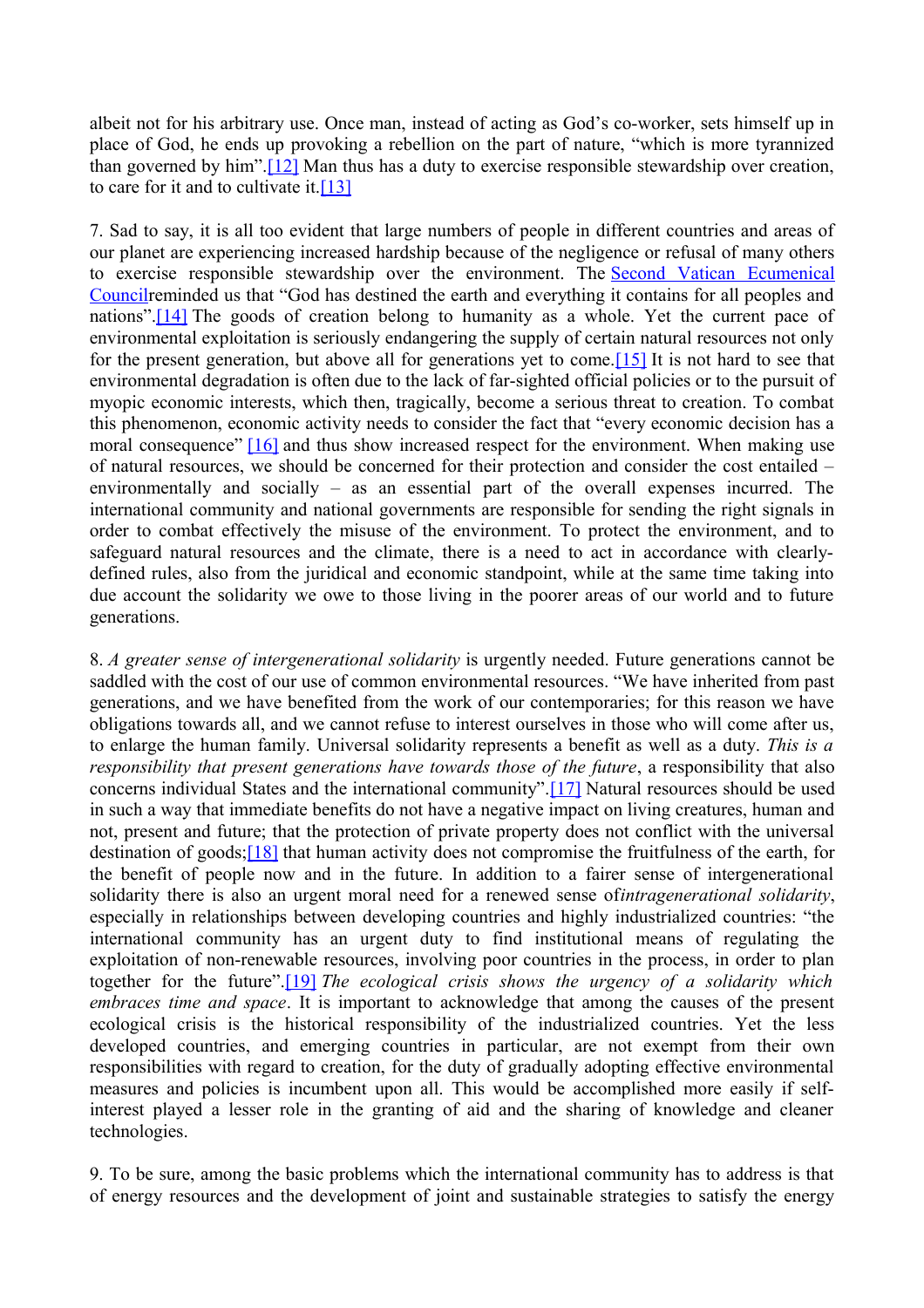needs of the present and future generations. This means that technologically advanced societies must be prepared to encourage more sober lifestyles, while reducing their energy consumption and improving its efficiency. At the same time there is a need to encourage research into, and utilization of, forms of energy with lower impact on the environment and "a world-wide redistribution of energy resources, so that countries lacking those resources can have access to them".<sup>[20]</sup> The ecological crisis offers an historic opportunity to develop a common plan of action aimed at orienting the model of global development towards greater respect for creation and for an integral human development inspired by the values proper to charity in truth. I would advocate the adoption of a model of development based on the centrality of the human person, on the promotion and sharing of the common good, on responsibility, on a realization of our need for a changed life-style, and on prudence, the virtue which tells us what needs to be done today in view of what might happen tomorrow.<sup>[21]</sup>

10. A sustainable comprehensive management of the environment and the resources of the planet demands that human intelligence be directed to technological and scientific research and its practical applications. The "new solidarity" for which [John Paul II](http://www.vatican.va/holy_father/john_paul_ii/index.htm) called in his *[Message for the](http://www.vatican.va/holy_father/john_paul_ii/messages/peace/documents/hf_jp-ii_mes_19891208_xxiii-world-day-for-peace_en.html) [1990 World Day of Peace](http://www.vatican.va/holy_father/john_paul_ii/messages/peace/documents/hf_jp-ii_mes_19891208_xxiii-world-day-for-peace_en.html)* [\[22\]](http://www.vatican.va/holy_father/benedict_xvi/messages/peace/documents/hf_ben-xvi_mes_20091208_xliii-world-day-peace_en.html#_edn22) and the "global solidarity" for which I myself appealed in my *[Message for the 2009 World Day of Peace](http://www.vatican.va/holy_father/benedict_xvi/messages/peace/documents/hf_ben-xvi_mes_20081208_xlii-world-day-peace_en.html)* [\[23\]](http://www.vatican.va/holy_father/benedict_xvi/messages/peace/documents/hf_ben-xvi_mes_20091208_xliii-world-day-peace_en.html#_edn23) are essential attitudes in shaping our efforts to protect creation through a better internationally-coordinated management of the earth's resources, particularly today, when there is an increasingly clear link between combatting environmental degradation and promoting an integral human development. These two realities are inseparable, since "the integral development of individuals necessarily entails a joint effort for the development of humanity as a whole"[.\[24\]](http://www.vatican.va/holy_father/benedict_xvi/messages/peace/documents/hf_ben-xvi_mes_20091208_xliii-world-day-peace_en.html#_edn24) At present there are a number of scientific developments and innovative approaches which promise to provide satisfactory and balanced solutions to the problem of our relationship to the environment. Encouragement needs to be given, for example, to research into effective ways of exploiting the immense potential of solar energy. Similar attention also needs to be paid to the world-wide problem of water and to the global water cycle system, which is of prime importance for life on earth and whose stability could be seriously jeopardized by climate change. Suitable strategies for rural development centred on small farmers and their families should be explored, as well as the implementation of appropriate policies for the management of forests, for waste disposal and for strengthening the linkage between combatting climate change and overcoming poverty. Ambitious national policies are required, together with a necessary international commitment which will offer important benefits especially in the medium and long term. There is a need, in effect, to move beyond a purely consumerist mentality in order to promote forms of agricultural and industrial production capable of respecting creation and satisfying the primary needs of all. The ecological problem must be dealt with not only because of the chilling prospects of environmental degradation on the horizon; the real motivation must be the quest for authentic world-wide solidarity inspired by the values of charity, justice and the common good. For that matter, as I have stated elsewhere, "technology is never merely technology. It reveals man and his aspirations towards development; it expresses the inner tension that impels him gradually to overcome material limitations. *Technology in this sense is a response to God's command to till and keep the land* (cf. Gen 2:15) that he has entrusted to humanity, and it must serve to reinforce the covenant between human beings and the environment, a covenant that should mirror God's creative  $love".[25]$  $love".[25]$ 

11. It is becoming more and more evident that the issue of environmental degradation challenges us to examine our life-style and the prevailing models of consumption and production, which are often unsustainable from a social, environmental and even economic point of view. We can no longer do without a real change of outlook which will result in *new life-styles*, "in which the quest for truth, beauty, goodness and communion with others for the sake of common growth are the factors which determine consumer choices, savings and investments".<sup>[\[26\]](http://www.vatican.va/holy_father/benedict_xvi/messages/peace/documents/hf_ben-xvi_mes_20091208_xliii-world-day-peace_en.html#_edn26)</sup> Education for peace must increasingly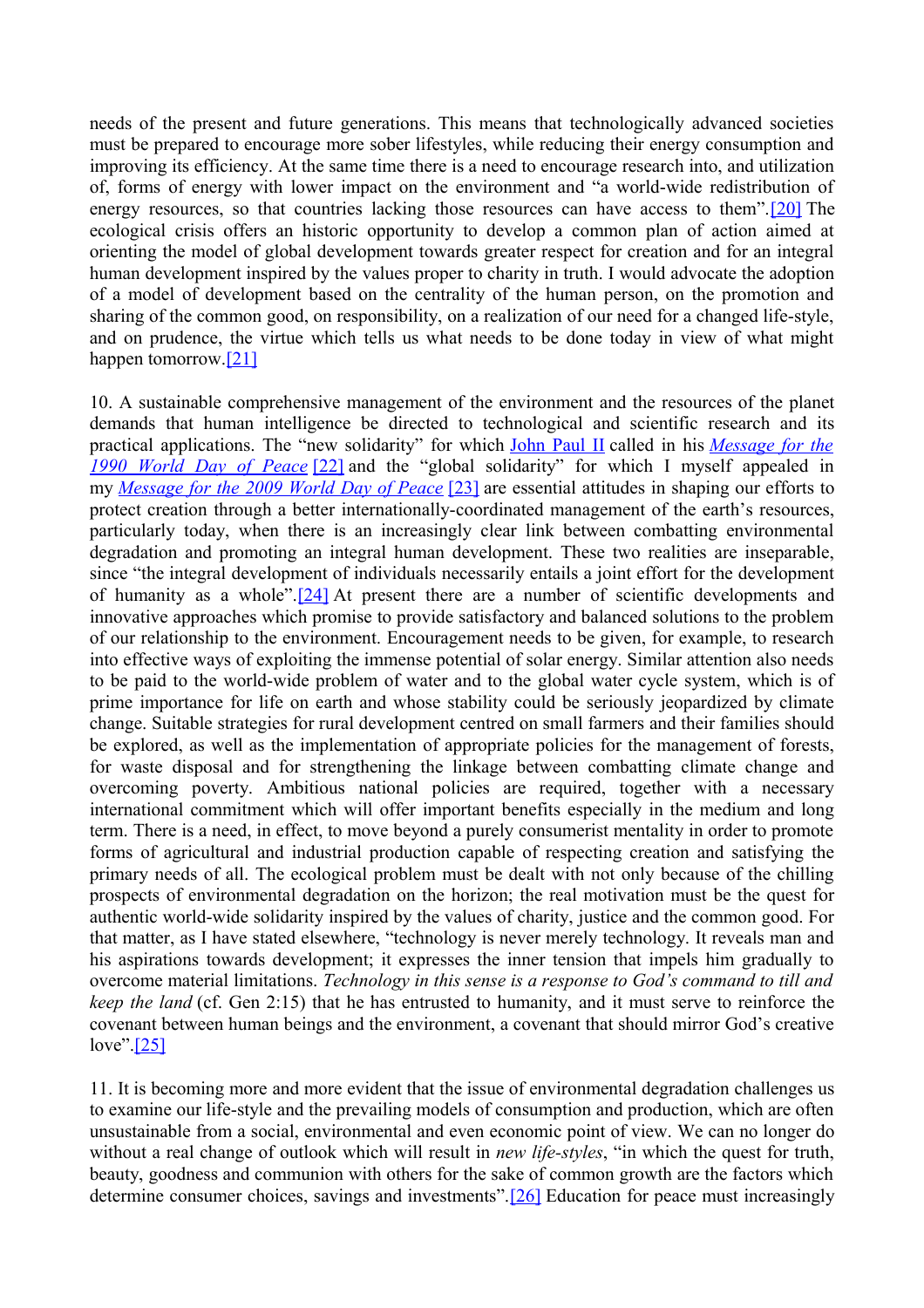begin with far-reaching decisions on the part of individuals, families, communities and states. We are all responsible for the protection and care of the environment. This responsibility knows no boundaries. In accordance with the *principle of subsidiarity* it is important for everyone to be committed at his or her proper level, working to overcome the prevalence of particular interests. A special role in raising awareness and in formation belongs to the different groups present in civil society and to the non-governmental organizations which work with determination and generosity for the spread of ecological responsibility, responsibility which should be ever more deeply anchored in respect for "human ecology". The media also have a responsibility in this regard to offer positive and inspiring models. In a word, concern for the environment calls for a broad global vision of the world; a responsible common effort to move beyond approaches based on selfish nationalistic interests towards a vision constantly open to the needs of all peoples. We cannot remain indifferent to what is happening around us, for the deterioration of any one part of the planet affects us all. Relationships between individuals, social groups and states, like those between human beings and the environment, must be marked by respect and "charity in truth". In this broader context one can only encourage the efforts of the international community to ensure progressive disarmament and a world free of nuclear weapons, whose presence alone threatens the life of the planet and the ongoing integral development of the present generation and of generations yet to come.

12. *The Church has a responsibility towards creation*, and she considers it her duty to exercise that responsibility in public life, in order to protect earth, water and air as gifts of God the Creator meant for everyone, and above all to save mankind from the danger of self-destruction. The degradation of nature is closely linked to the cultural models shaping human coexistence: consequently, "when 'human ecology' is respected within society, environmental ecology also benefits"[.\[27\]](http://www.vatican.va/holy_father/benedict_xvi/messages/peace/documents/hf_ben-xvi_mes_20091208_xliii-world-day-peace_en.html#_edn27) Young people cannot be asked to respect the environment if they are not helped, within families and society as a whole, to respect themselves. The book of nature is one and indivisible; it includes not only the environment but also individual, family and social ethics. [\[28\]](http://www.vatican.va/holy_father/benedict_xvi/messages/peace/documents/hf_ben-xvi_mes_20091208_xliii-world-day-peace_en.html#_edn28) Our duties towards the environment flow from our duties towards the person, considered both individually and in relation to others.

Hence I readily encourage efforts to promote a greater sense of ecological responsibility which, as I indicated in my Encyclical *[Caritas in Veritate](http://www.vatican.va/holy_father/benedict_xvi/encyclicals/documents/hf_ben-xvi_enc_20090629_caritas-in-veritate_en.html)*, would safeguard an authentic "human ecology" and thus forcefully reaffirm the inviolability of human life at every stage and in every condition, the dignity of the person and the unique mission of the family, where one is trained in love of neighbour and respect for nature.<sup>[29]</sup> There is a need to safeguard the human patrimony of society. This patrimony of values originates in and is part of the natural moral law, which is the foundation of respect for the human person and creation.

13. Nor must we forget the very significant fact that many people experience peace and tranquillity, renewal and reinvigoration, when they come into close contact with the beauty and harmony of nature. There exists a certain reciprocity: as we care for creation, we realize that God, through creation, cares for us. On the other hand, a correct understanding of the relationship between man and the environment will not end by absolutizing nature or by considering it more important than the human person. If the Church's magisterium expresses grave misgivings about notions of the environment inspired by ecocentrism and biocentrism, it is because such notions eliminate the difference of identity and worth between the human person and other living things. In the name of a supposedly egalitarian vision of the "dignity" of all living creatures, such notions end up abolishing the distinctiveness and superior role of human beings. They also open the way to a new pantheism tinged with neo-paganism, which would see the source of man's salvation in nature alone, understood in purely naturalistic terms. The Church, for her part, is concerned that the question be approached in a balanced way, with respect for the "grammar" which the Creator has inscribed in